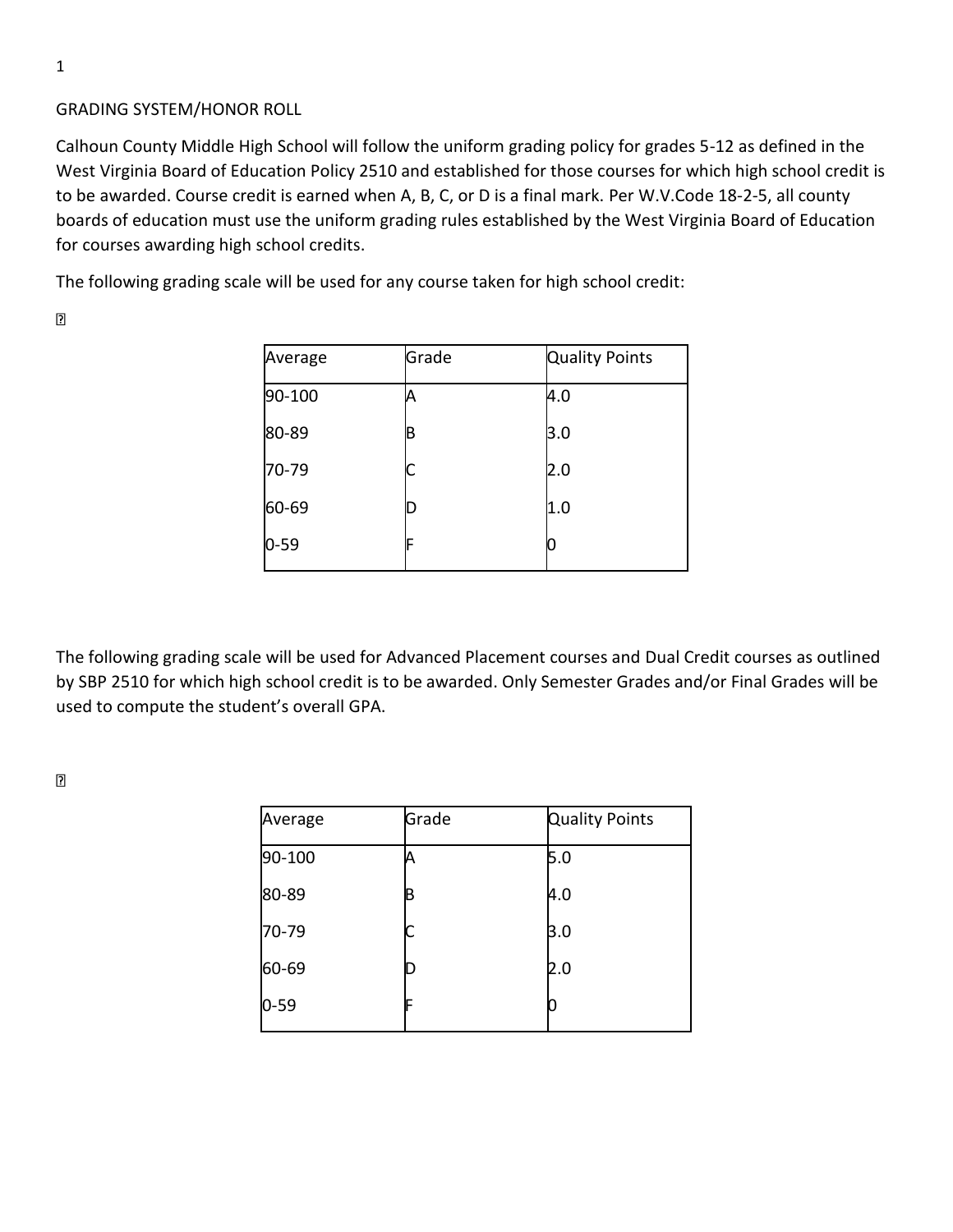# CALCULATION OF GRADE POINT AVERAGE FOR PURPOSES OF ELIGIBILITY FOR EXTRACURRICULAR ACTIVITIES

Pursuant to State Board of Education Policy 2436.10 (participation in extracurricular activities), in computing a student's GPA for the purposes of eligibility for participation in extracurricular activities, all subjects undertaken by the student and for which a final grade is recorded are to be considered. Athletic practice may not be counted as a subject. The total number of classes taken is divided into the total number of "grade points" earned to determine the GPA. Classes for which a pass/fail is awarded will be included in computing the GPA only if the student failed the class.

If an "Incomplete," I, is recorded by the teacher, with principal approval, the student must have adequate time to make-up the work missed. An "Incomplete" that is not made-up in adequate time will be converted to an "F" for that marking period. An "Incomplete" for the last marking period which is not made up will result in an "F" for the course.

Achievement marks may not be altered for disciplinary reasons.

Parents/students may check daily grades/averages through the current electronic gradebook program in use by Calhoun County Schools. Parents may request a written report/printout if they do not have access to a computer allowing them to monitor their child's grades.

# HIGH SCHOOL RANKING

Each student is awarded points for each of the classes completed using the following scale: A-4, B-3, C-2, D-1, F-0 for all regular classes, and A-5, B-4, C-3, D-2, F-0 for Advanced Placement (AP) and/or Dual Credit College Courses as outlined by SBP 2510.

## SELECTION OF HONOR GRADUATES

Calhoun County Middle High School promotes a fair and consistent manner of recognizing students at various levels of academic achievement upon graduation from high school.

Selection of the Honor Graduates will be at the end of the senior year and shall be computed on the basis of all subjects taken for credit in grades 9, 10, 11, 12, and any taken prior to grade nine for which they earned high school credit. Grades in college courses will be included in the student's GPA if the student is receiving high school credit for the course. Students shall be ranked at the end of four years. In determining rank, students' GPA shall be averaged and rounded to the nearest hundredth. The student's GPA average at end of their Senior year will determine rank as follows:

- 4.00 Higher Highest Honors Gold
- $3.80 3.99 +$  High Honors Silver
- 3.60 3.79**+** Honors Bronze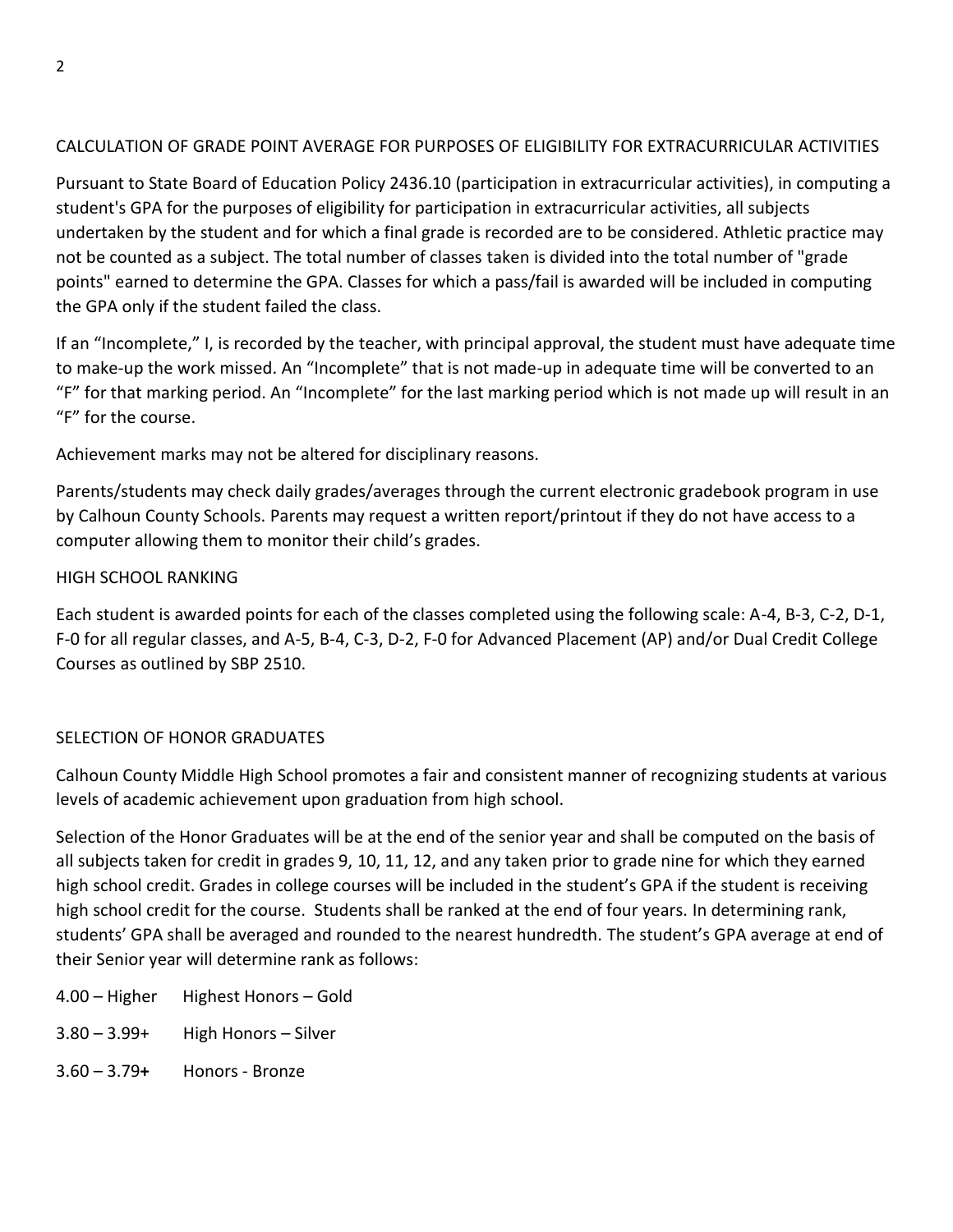### SELECTION OF VALEDICTORIAN AND SALUTATORIAN

### Cumulative GPA of Regular Classes + Decimal of Advanced Placement Courses/Dual Credit Classes + Decimal of ACT/ SAT

In order to be eligible for Valedictorian and/or Salutatorian at Calhoun Middle High School, a student must enroll within the first 30 days of the start of the school year at Calhoun Middle High School and attend both semesters of his/her Senior year. A student must have been enrolled for a full instructional day each of four years. A full instructional day is defined as six hours of classroom instruction. As part of the instructional day, students may substitute two college courses (6 hours minimum). Secondly, students must have at least two credits of Honors English, two years of math which must be Algebra 2 plus one of the following: Trigonometry, Algebra III, Calculus, College Algebra or above), two sciences, Chemistry and one of the following: Anatomy, Biology II, Physics, AC Energy& Power 1,2,3,4)\* (\*Classes listed here may be substituted by courses, including but not limited to WV Learns or an approved college partnership if they are not offered at Calhoun Middle High School. Other higher classes may be added with the Principal's permission.) The date of implementation, for classes added by the principal, will be determined by a committee consisting of the Faculty Senate President, Administration of CMHS and Guidance Counselor.

Calhoun County Middle High School holds the selection of the Valedictorian and Salutatorian in the highest regards and has carefully set guidelines to assure that the most deserving seniors are selected for these prestigious honors. While it is the goal of Calhoun County Middle High School to encourage students to schedule more rigorous and challenging courses during high school, it is possible for a student who takes more classes to have a lower GPA. Therefore, to make sure that the most deserving Senior is selected, the following guidelines will be used only in the selection of Valedictorian(s) and Salutatorian(s). These are only for calculation purposes of determining the Valedictorian(s) and Salutatorian(s) and will not be reflected in the GPA on transcripts.

To pick the most deserving Valedictorian(s) and Salutatorian(s), the 4.00 scale and the 5.00 scale works against each other. See the example below:

#### Student A

| A 26 H.S. credits $@$ 4.00/credit                                         |  |  | $= 26 * 4.00 = 104$ Quality points |
|---------------------------------------------------------------------------|--|--|------------------------------------|
| A 5 AP and/or Dual Credits @ 5.00/credit = $5 * 5.00 = 25$ quality points |  |  |                                    |
| Total Quality Points / Credits Earned = $129$ / 31 = $4.161$ GPA          |  |  |                                    |

#### Student B

| Total Quality Points / Credits Earned = $141$ / 34 = $4.147$ GPA          |  |                                    |  |
|---------------------------------------------------------------------------|--|------------------------------------|--|
| A 5 AP and/or Dual Credits @ 5.00/credit = $5 * 5.00 = 25$ quality points |  |                                    |  |
| A 29 H.S. credits $@$ 4.00/credit                                         |  | $= 29 * 4.00 = 116$ Quality points |  |

Both Student A and Student B earned the same amount of 5.00 Quality Points and both students had all 4.00 Quality Points in the rest of the credits. As one can see, Student "B" who took more classes is penalized for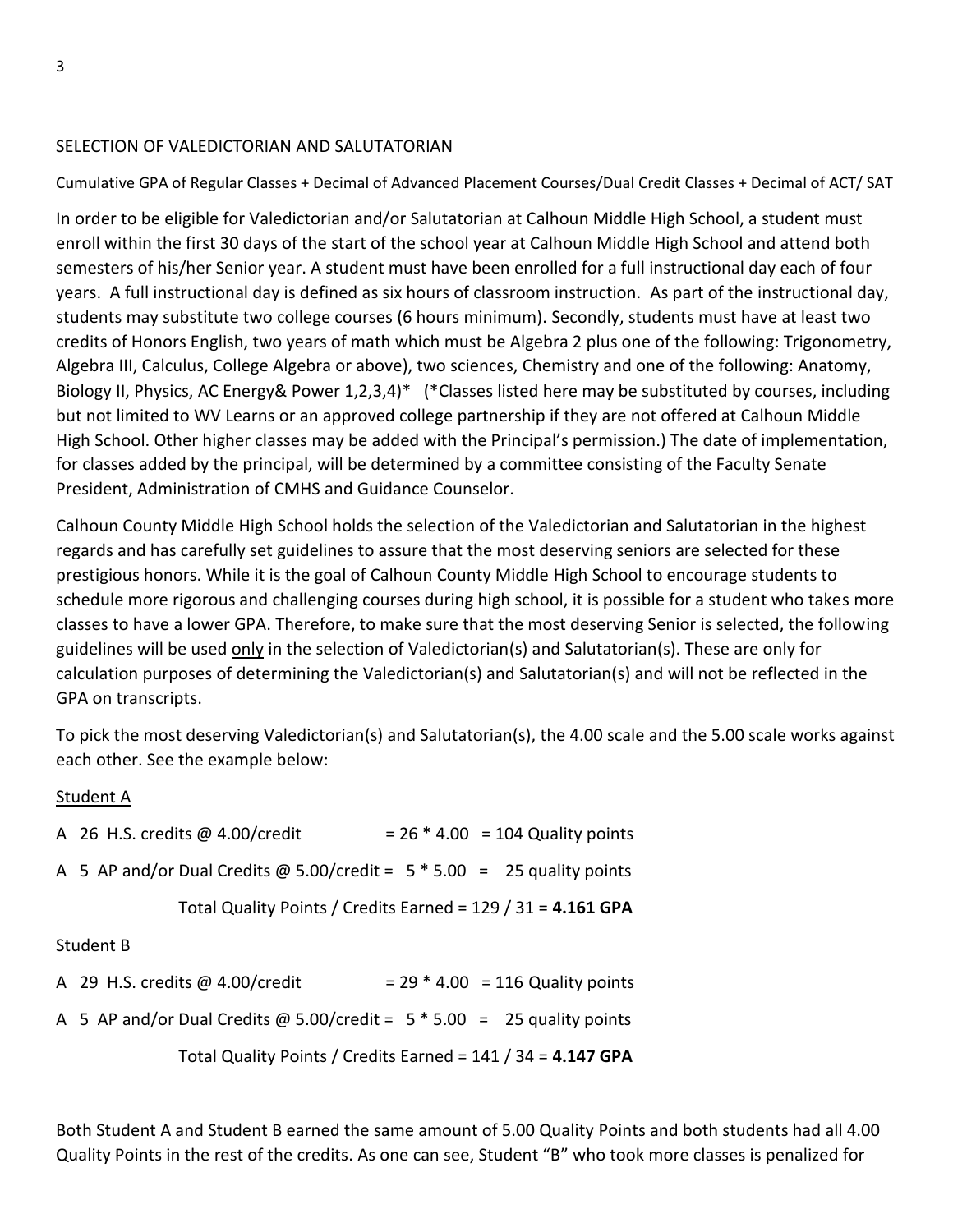doing more. To fix this problem, the Valedictorian(s) and/or Salutatorian(s) GPA will be calculated in the following manner: First, the student's GPA will be calculated for all 4.00/credit classes. Then the 5.00/credit classes that count as Advanced Placement courses and/or Dual Credit courses will use the following scale to determine how much is added onto the student's overall GPA of the 4.00/credit classes.

 $A = 5.00$ /credit = 0.1 will be added for each "A" to the Student's Cumulative 4.00 GPA

B = 4.00/credit = 0.075 will be added for each "B" to the Student's Cumulative 4.00 GPA

C = 3.00/credit = 0.050 will be added for each "C" to the Student's Cumulative 4.00 GPA

# $D = 2.00/c$ redit = 0.000

In addition to the student's overall GPA of the 4.00/credit classes, student scores on the ACT or SAT will be used in the selection process of Valedictorian(s)/Salutatorian(s). (Only one of the following can apply) If a student scores an overall score of 20 or above on the ACT or an overall score of 1020 or above on the SAT then 0.1 point will be added to the overall GPA. Scores for 0.1 to be added must be from a single testing date and cannot be combined from multiple test administrations. If a student has a minimum ACT score of 20 in each of the four areas (English, Mathematics, Science, and Reading) or a score on the SAT of a score of 520 or above in Math and 530 or above in English then 0.2 points will be added to the overall GPA. Scores for 0.2 to be added must be from a single testing date and cannot be combined from multiple test administrations. If a student makes a score high enough on either the ACT or SAT to qualify for the Promise Scholarship, then 0.3 points will be added to the student's overall GPA. For ACT or SAT scores to be considered, students must have their scores officially submitted to Calhoun Middle High School by May 1<sup>st</sup> of their senior year. Any ACT or SAT scores received after May 1<sup>st</sup> will not be accepted. A student may take the ACT or the SAT as many times as they want. The highest test score will be used. **\*In order for ACT or SAT scores to be used in ranking the Valedictorian(s) and Salutatorian(s), the test must be offered at least two times during the student's junior year and at least two times during the student's senior year. If for some reason, the test is not offered at least twice each year, then the ACT and SAT scores will not be used in the calculation of Valedictorian(s) and Salutatorian(s).**

Using the above guidelines, the Senior that meets the above qualifications and has the highest computed GPA rounded to the nearest hundredth, will be the Valedictorian(s), and the second highest GPA will be selected as the Salutatorian(s). The Valedictorian(s) and Salutatorian(s) of Calhoun Middle High School will be selected at the end of their Senior year. After all calculations are computed using Cumulative GPA of Regular Classes + Decimal of Advanced Placement Courses/Dual Credit Classes + Decimal of ACT/ SAT, if there is a tie between the Valedictorian(s) and/or Salutatorian(s) then the student with the most credits earned on their transcript will become the Valedictorian(s) and/or Salutatorian(s).

Starting with the Class of 2023, the selection of the Valedictorian(s) and Salutatorian(s) of Calhoun Middle High School will use the criteria listed above. For the Class of 2021 and 2022, a committee will be formed consisting of the Calhoun Middle High School administration, guidance counselor, faculty senate president, and a math teacher to make sure a student is not penalized for taking more high school classes where the GPA is lowered because of the number of credits earned.

For the Class of 2021 and 2022, the Valedictorian(s) and/or Salutatorian(s) will continue to be selected as in the past with the student(s) earning the highest GPA rounded to the nearest hundredth will be the Valedictorian(s) and the second highest GPA will be the Salutatorian(s). Students who are being considered for Valedictorian(s) and/or